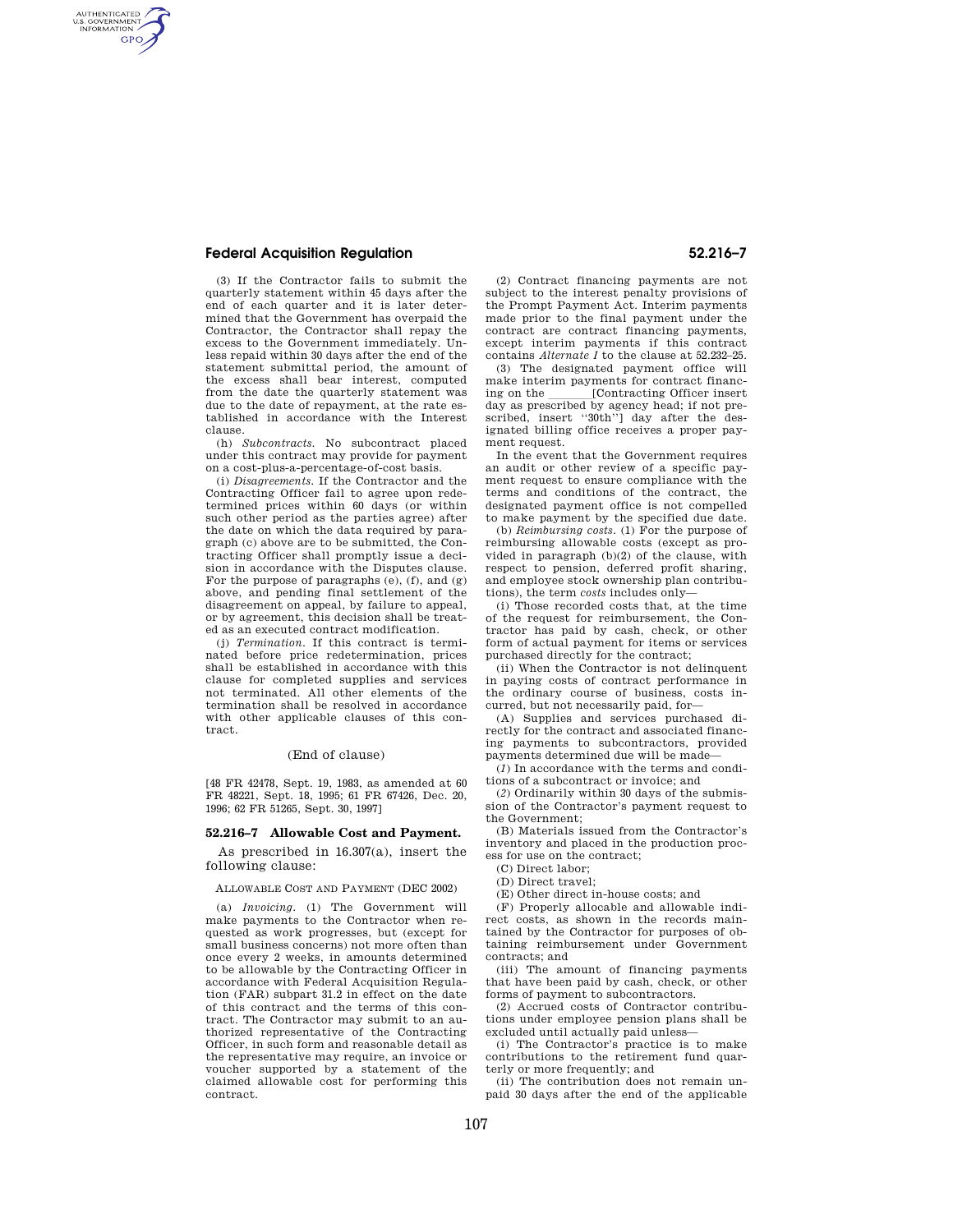**52.216–7 48 CFR Ch. 1 (10–1–10 Edition)** 

quarter or shorter payment period (any contribution remaining unpaid shall be excluded from the Contractor's indirect costs for payment purposes).

(3) Notwithstanding the audit and adjustment of invoices or vouchers under paragraph (g) below, allowable indirect costs under this contract shall be obtained by applying indirect cost rates established in accordance with paragraph (d) below.

(4) Any statements in specifications or other documents incorporated in this contract by reference designating performance of services or furnishing of materials at the Contractor's expense or at no cost to the Government shall be disregarded for purposes of cost-reimbursement under this clause.

(c) *Small business concerns.* A small business concern may receive more frequent payments than every 2 weeks.

(d) *Final indirect cost rates.* (1) Final annual indirect cost rates and the appropriate bases shall be established in accordance with subpart 42.7 of the Federal Acquisition Regulation (FAR) in effect for the period covered by the indirect cost rate proposal.

(2)(i) The Contractor shall submit an adequate final indirect cost rate proposal to the Contracting Officer (or cognizant Federal agency official) and auditor within the 6 month period following the expiration of each of its fiscal years. Reasonable extensions, for exceptional circumstances only, may be requested in writing by the Contractor and granted in writing by the Contracting Officer. The Contractor shall support its proposal with adequate supporting data.

(ii) The proposed rates shall be based on the Contractor's actual cost experience for that period. The appropriate Government representative and the Contractor shall establish the final indirect cost rates as promptly as practical after receipt of the Contractor's proposal.

(3) The Contractor and the appropriate Government representative shall execute a written understanding setting forth the final indirect cost rates. The understanding shall specify (i) the agreed-upon final annual indirect cost rates, (ii) the bases to which the rates apply, (iii) the periods for which the rates apply, (iv) any specific indirect cost items treated as direct costs in the settlement, and (v) the affected contract and/or subcontract, identifying any with advance agreements or special terms and the applicable rates. The understanding shall not change any monetary ceiling, contract obligation, or specific cost allowance or disallowance provided for in this contract. The understanding is incorporated into this contract upon execution.

(4) Failure by the parties to agree on a final annual indirect cost rate shall be a dis-

pute within the meaning of the Disputes clause.

(5) Within 120 days (or longer period if approved in writing by the Contracting Officer) after settlement of the final annual indirect cost rates for all years of a physically complete contract, the Contractor shall submit a completion invoice or voucher to reflect the settled amounts and rates.

 $(6)(i)$  If the Contractor fails to submit a completion invoice or voucher within the time specified in paragraph (d)(5) of this clause, the Contracting Officer may—

(A) Determine the amounts due to the Contractor under the contract; and

(B) Record this determination in a unilateral modification to the contract.

(ii) This determination constitutes the final decision of the Contracting Officer in accordance with the Disputes clause.

(e) *Billing rates.* Until final annual indirect cost rates are established for any period, the Government shall reimburse the Contractor at billing rates established by the Contracting Officer or by an authorized representative (the cognizant auditor), subject to adjustment when the final rates are established. These billing rates—

(1) Shall be the anticipated final rates; and (2) May be prospectively or retroactively revised by mutual agreement, at either party's request, to prevent substantial overpayment or underpayment.

(f) *Quick-closeout procedures.* Quick-closeout procedures are applicable when the conditions in FAR 42.708(a) are satisfied.

(g) *Audit.* At any time or times before final payment, the Contracting Officer may have the Contractor's invoices or vouchers and statements of cost audited. Any payment may be (1) reduced by amounts found by the Contracting Officer not to constitute allowable costs or (2) adjusted for prior overpayments or underpayments.

(h) *Final payment.* (1) Upon approval of a completion invoice or voucher submitted by the Contractor in accordance with paragraph (d)(5) of this clause, and upon the Contractor's compliance with all terms of this contract, the Government shall promptly pay any balance of allowable costs and that part of the fee (if any) not previously paid.

(2) The Contractor shall pay to the Government any refunds, rebates, credits, or other amounts (including interest, if any) accruing to or received by the Contractor or any assignee under this contract, to the extent that those amounts are properly allocable to costs for which the Contractor has been reimbursed by the Government. Reasonable expenses incurred by the Contractor for securing refunds, rebates, credits, or other amounts shall be allowable costs if approved by the Contracting Officer. Before final payment under this contract, the Contractor